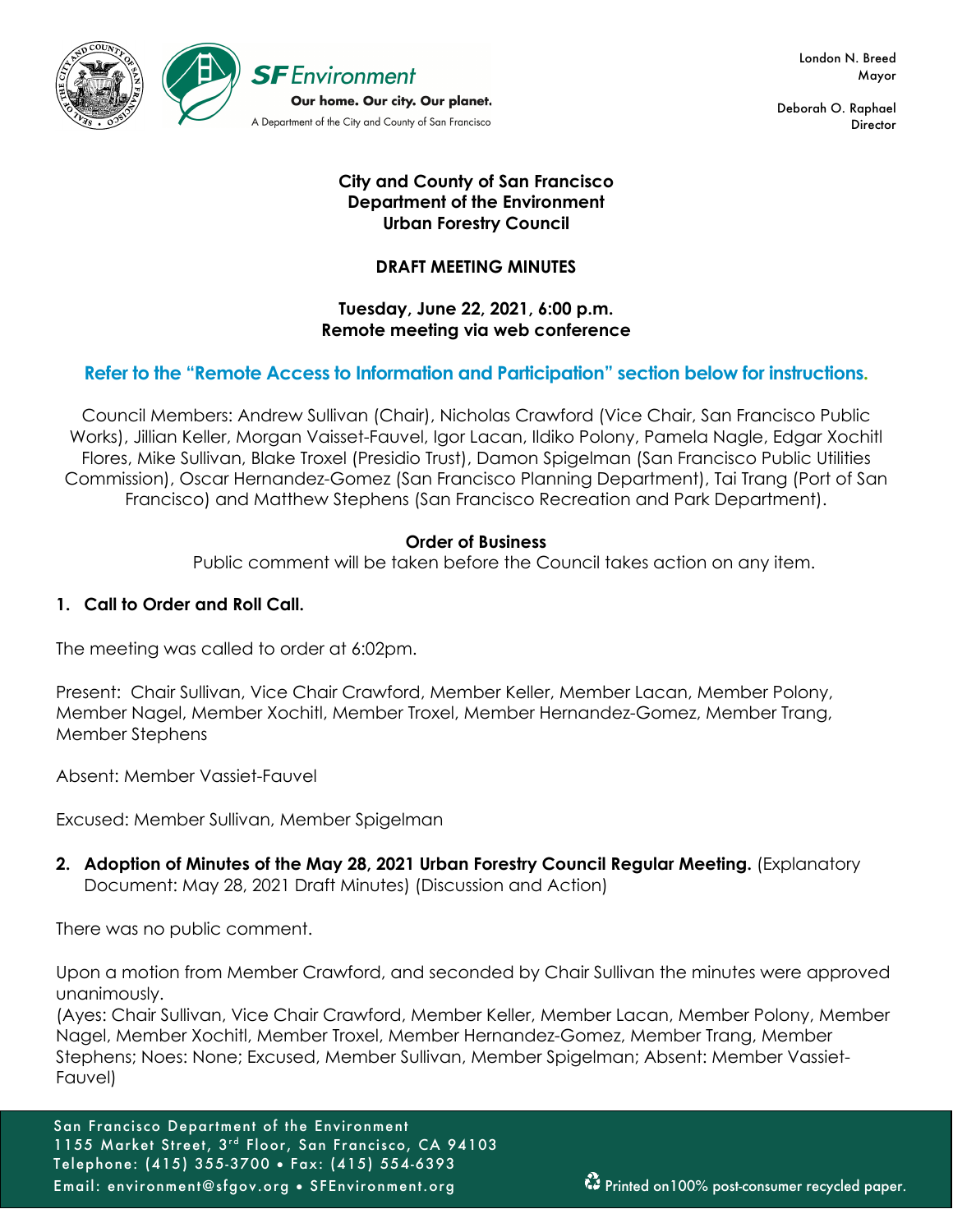**3. General Public Comment**: Members of the public may address the Council on matters that are within the Council's jurisdiction and are not on today's agenda.

Public Comment received via Webex:

Lance Carnes commented on the apparent lack of activity in tree planting by BUF due to the lack of resources for watering them. Inquired as to whether or not the city will be able to resume tree planting and watering activities in the near future.

**4. Discussion of the Urban Forestry Council 2019 Strategic Plan goals and priorities.** Speaker: Andrew Sullivan, Urban Forestry Council Chair. (Explanatory Document: UFC 2019 Strategic Plan) (Discussion and Possible Action)

Chair Sullivan said there has been no further progress since the last discussion. He needs to reach out to people before next discussion.

Member Crawford said he presented at the debut resource webinar group. Video is available online. He suggested watching the portion of the webinar where the person from Atlanta presented, to see possible funding mechanisms the UFC could adopt.

Member Troxel said he and Peter Brastow have been talking to people in the city to acquire more datasets. They will have more to report at a future meeting.

There was no public comment.

**5. Discussion and vote on approval of Resolution File 2021-01-UFC on Ramaytush Ohlone Land Acknowledgement.** Speaker: Peter Brastow, Urban Forestry Council Coordinator. (Explanatory Document: Draft Resolution 2021-01-UFC Ramaytush Ohlone Land Acknowledgement)(Discussion and Action)

The Commission on the Environment, Board of Supervisors, and Human Rights Commission passed land acknowledgement resolutions, so Peter Brastow, Member Xochitl, and Chair Sullivan generated a final draft from the Environment Commission Resolution. The American Indian Cultural District and the Association of Ramaytush Ohlone approved it.

Brastow read out the resolution.

Vice Chair Crawford proposed an amendment to include the native name for plants wherever possible in the Street Tree List.

Member Xochitl suggested that in addition to native name, the plants' origins be included as well.

Member Polony asked about how the "let it be further resolved" clauses will exactly be carried out.

There was discussion over grammar so that it didn't seem like the Ramaytush Ohlone were only being referred to in past tense.

Members Lacan and Xochitl suggested first running the resolution by the Ohlone community before approving it because of Vice Chair Crawford's amendment.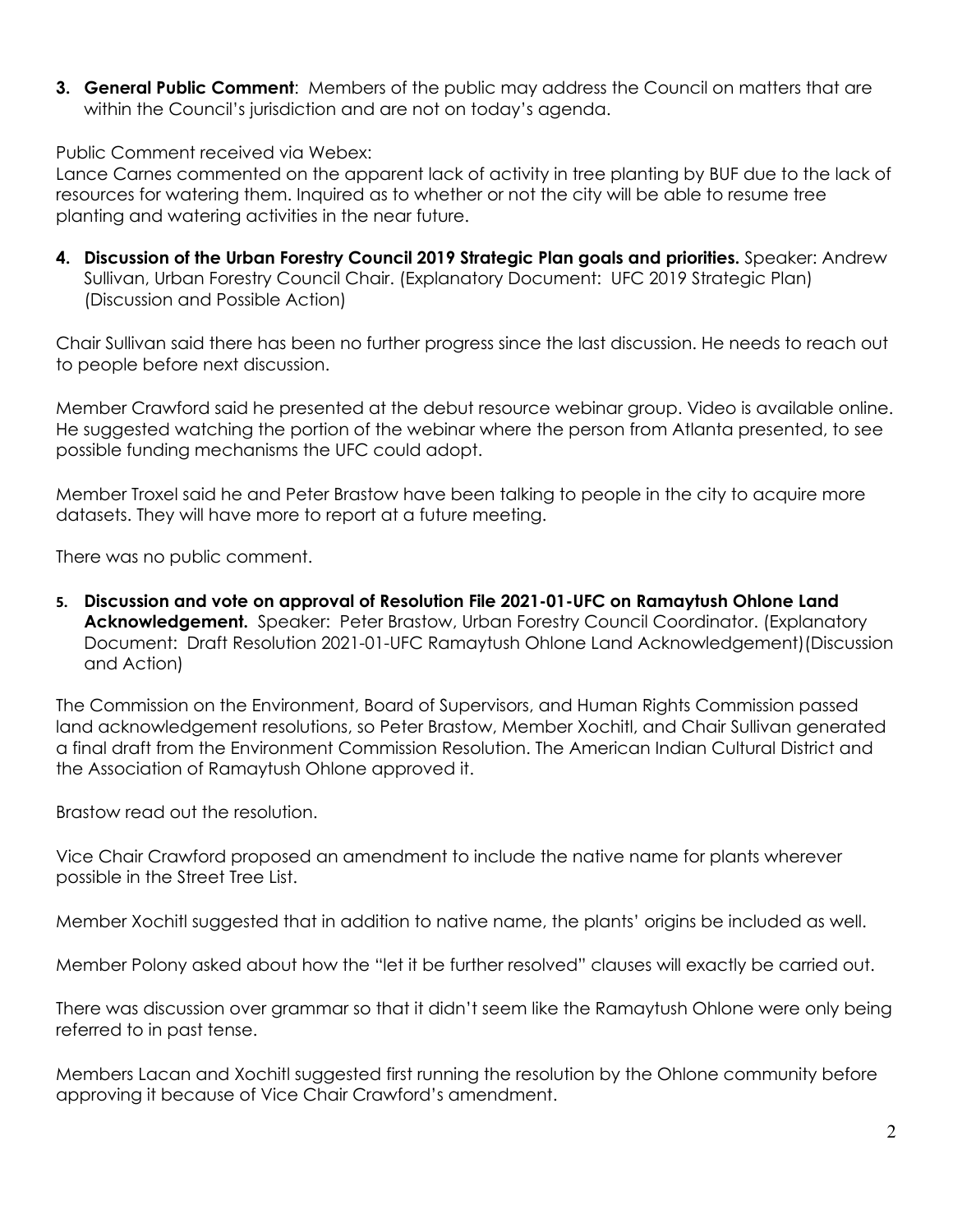Upon a motion by Chair Sullivan and a second by Vice Chair Crawford, the resolution shall be continued at the next meeting.

(Ayes: Chair Sullivan, Vice Chair Crawford, Member Keller, Member Lacan, Member Polony, Member Nagel, Member Xochitl, Member Troxel, Member Hernandez-Gomez, Member Trang, Member Stephens; Noes: None; Excused, Member Sullivan, Member Spigelman; Absent: Member Vassiet-Fauvel)

Public Comment received via Webex:

Susan Karasoff expressed support for the resolution and Vice Chair Crawford's amendment. She suggested moving the California native plants to the top of the street tree list.

**6. Review and vote on approving the 2021 Street Tree Species List.** Speaker: Peter Brastow, Urban Forest Council Coordinator (Explanatory Document: 2021 SF Street Tree Species List) (Discussion and Action)

Peter Brastow presented the Street Tree List. There have not been many changes since 2019. Size ordering was changed from small-medium-large to large-medium-small to encourage the planting of larger trees. Leucadendron argenteum was added to section 3. Nothing was removed. Wildlife habitat value was added. Palms were all relocated to one section with a note that they do not have as many benefits as other trees.

Member Polony suggested adding notes to trees that are not beneficial to pollinators, Member Lacan disagreed and said that it is difficult to determine whether or not something is beneficial.

Public Comments received via Webex:

Susan Karasoff said thank you for adding pollinator information, reiterated her suggestion to move all the native plants to the top of the list, and suggested that any plants considered a California invasive species be removed from the list.

Denise Louie from the California Invasive Plant Council seconded Susan Karasoff's suggestion to remove invasive species.

There was discussion about whether or not the list should be approved now, or should be postponed until the native names are added. It was decided that the list be approved now and further information can be added in the future.

Public Comments received via Webex:

Susan Karasoff expressed support for Member Polony's suggestion. Karasoff also stated that it is important to plant trees that support caterpillars with their leaves, and that the National Wildlife Federation has published data on which caterpillars use which trees for their larvae.

Denise Louie reiterated the harms of invasive species and emphasized that the UFC should pay attention to the biodiversity values of the trees on the List.

Upon a motion by Member Lacan and a second by Chair Sullivan, the 2021 Street Tree Species List was approved unanimously.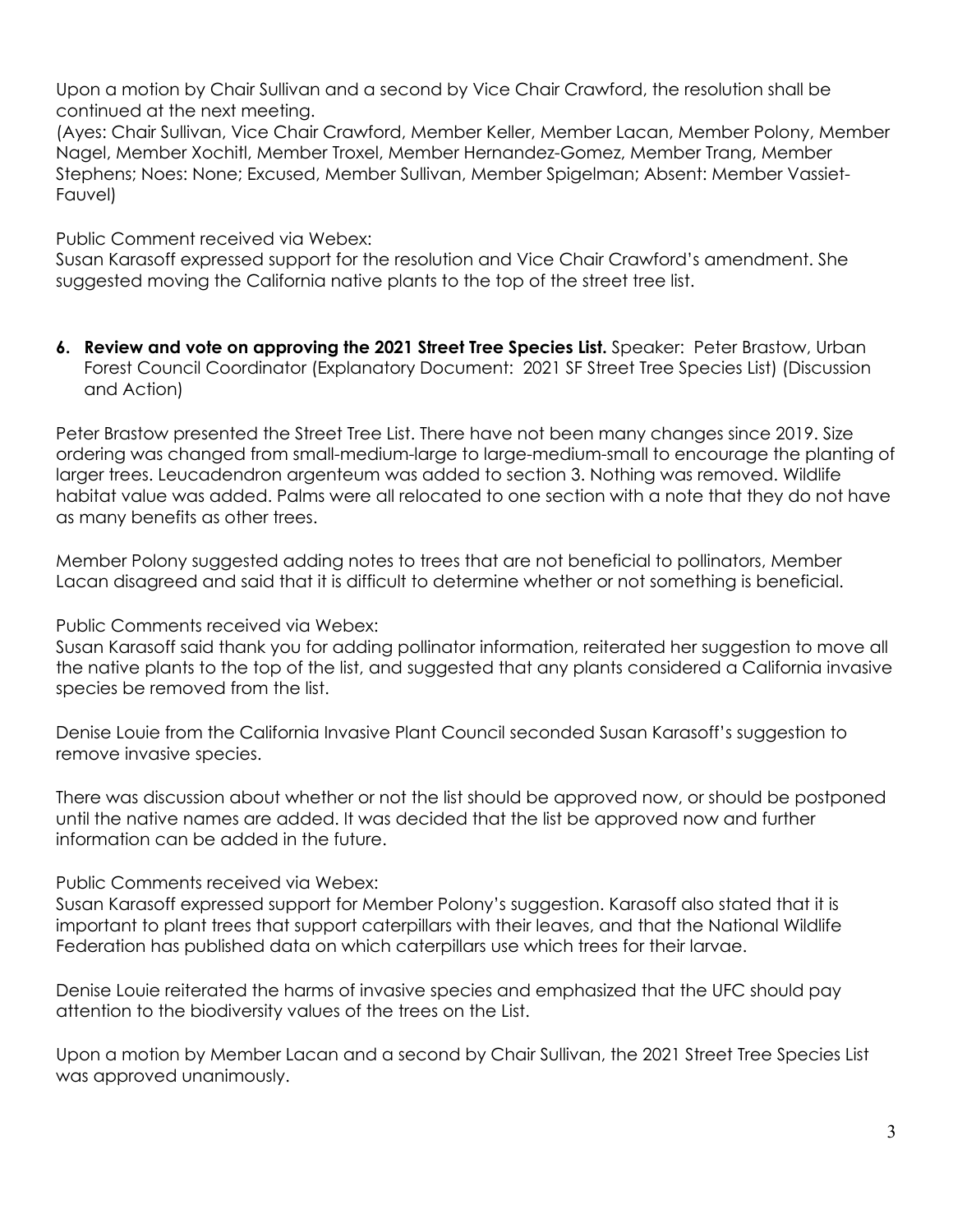(Ayes: Chair Sullivan, Vice Chair Crawford, Member Keller, Member Lacan, Member Polony, Member Nagel, Member Xochitl, Member Troxel, Member Trang, Member Stephens; Noes: None; Excused, Member Sullivan, Member Spigelman, Member Hernandez-Gomez; Absent: Member Vassiet-Fauvel)

## **7. Committee Reports:** (Discussion)

**Planning & Funding Committee.** Igor Lacan, Committee Chair. **Landmark Tree Ad Hoc Committee.** Mike Sullivan, Committee Chair.

Member Lacan recapped the June  $1<sup>st</sup>$  Planning and Funding meeting – talked about the tree list, funding for urban forestry in SF, changes in tree review process. Lacan also thanked Dan Flannagan for his work in the Planning and Funding Committee.

Since Member Sullivan was absent, Peter Brastow stated in his stead that there are no updates yet as the Ad Hoc Committee hasn't met yet.

There was no public comment.

**8. Staff Report.** Peter Brastow, Urban Forestry Coordinator, San Francisco Department of the Environment (Discussion)

Peter Brastow reported that the assessment of the data on the Coast Live Oaks in the street tree network has be finished. Intern Triana and Jon Swae from BUF also added more trees to the list. Brastow asked Member Lacan if he had any ideas for data analyses.

Brastow and Swae also recently met with someone from Boulder, CO who's leading a national initiative to get federal urban forestry funding.

Brastow's intern M. finished reorganizing all the files and folders about the trees and discovered all the information for the 2021 landmark trees, so SFE and Public Works are now updating their websites.

Also following up on the Buckeye to get it through to the board to be landmarked.

Report published by Matthew Gutierrez about Urban Forestry, email Brastow for a copy.

Brastow is preparing to send out the data request for the Annual Urban Forestry Report.

Dan Flannagan should be able to attend the September meeting, so the Council can commend him then.

There was no public comment.

### **9. Urban Forestry Council Member Announcements**. (Discussion)

There were no announcements.

There was no public comment.

### **10. New Business/Future Agenda Items.** (Discussion and Possible Action)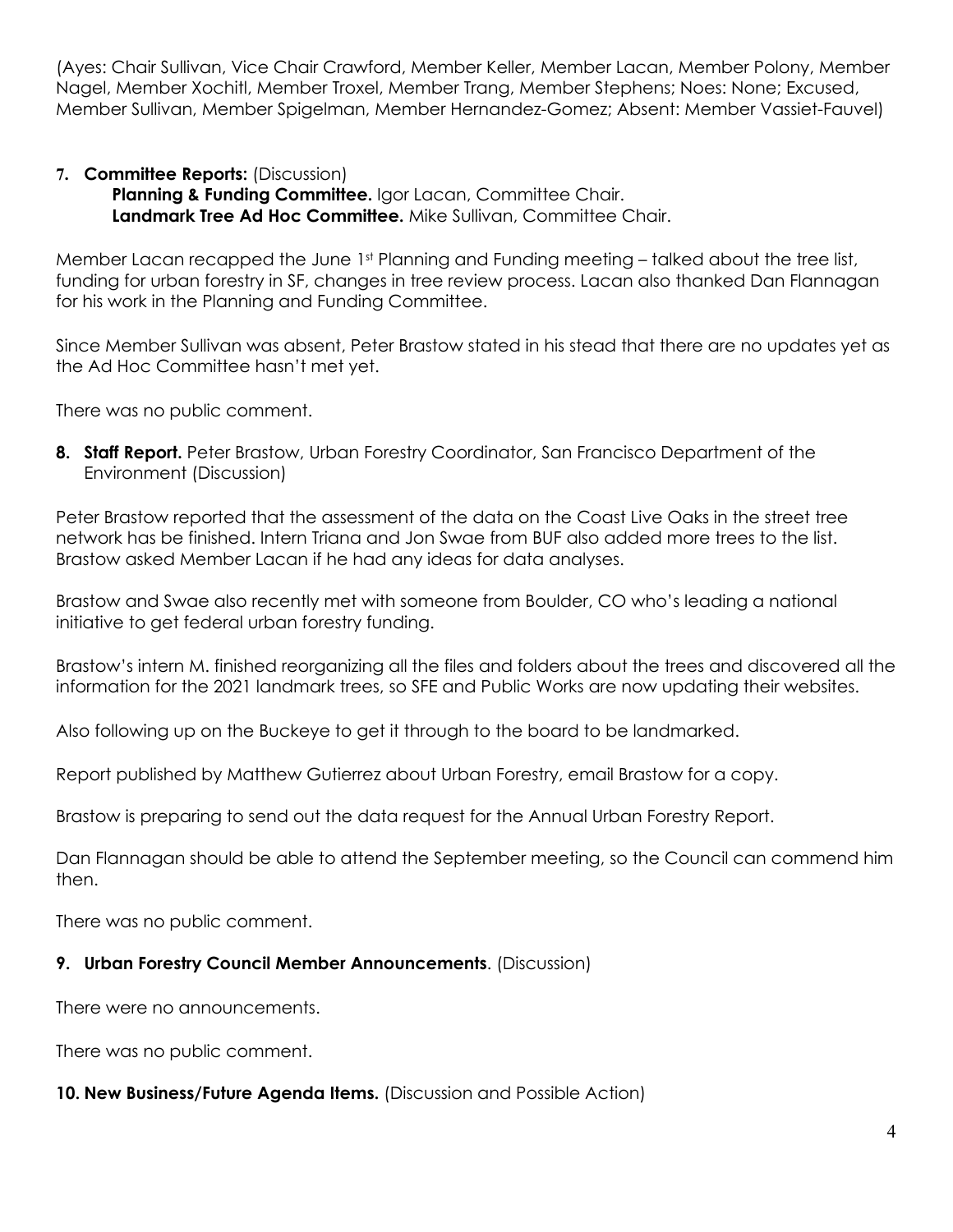Chair Sullivan brought up how at the last meeting an endorsement for the Climate Action Plan was discussed. Member Polony said that the resolution was ready in draft form, but it would probably be better to bring it up closer to the Plan's publish date, likely late summer or early fall. Chair Sullivan suggested that the resolution be discussed at the next meeting, Member Polony agreed and said that it could be sent out for review prior to the next meeting.

There was no public comment.

# **11. Adjournment.**

The meeting was adjourned at 7:42pm.

**The next meeting of the Urban Forestry Council is scheduled for Tuesday, August 24, 2021 at 6 p.m. In compliance with the San Francisco Health Officer's Order No. C19-07c, directing all individuals to "shelter in place", Public meetings, panels and other advisory bodies will continue on a remote conferencing basis only. Find out about upcoming deadlines, public hearings, and meetings. Search the SFEnvironronment.org website archived minutes and agenda.**

# **Remote Access to Information and Participation**

This meeting will be held remotely using video conferencing, through the WebEx Meetings platform, and by telephone for members of the public who are unable to attend using computers or smart devices.

# **Attending the Meeting: Watch or Listen**

Members of the public have the following options for attending the meeting:

Option 1: Watch the meeting using a computer or smart device by clicking on the following link:

https://ccsf.webex.com/ccsf/onstage/g.php?MTID=e49018a06fe30050a5423ce59d09295d6

- If you are able to and would like to watch via your computer, please follow these instructions: i) Click on the link above; ii) Enter your first name, last name, and email address if desired; iii) Click "Join by Browser" (directly beneath the "Join Now" button);
- If you are able to watch via your smart mobile device: i) Download the Webex Meetings application; ii) Click on the link above; iii) Click "Join"; iv) Enter your name and email; v) Click "Ready to Join".

Option 2: Join the meeting by phone if you do not have access to a computer or smart device. Dial: **415-655-0001** and then enter the Access Code: **146 091 8525**

# **Participating During Public Comment**

Members of the public will have opportunities to participate during public comment. The public is asked to wait for the particular agenda item before making a comment on that item. Comments will be addressed in the order they are received. When the moderator announces that the Committee is taking public comment, members of the public can: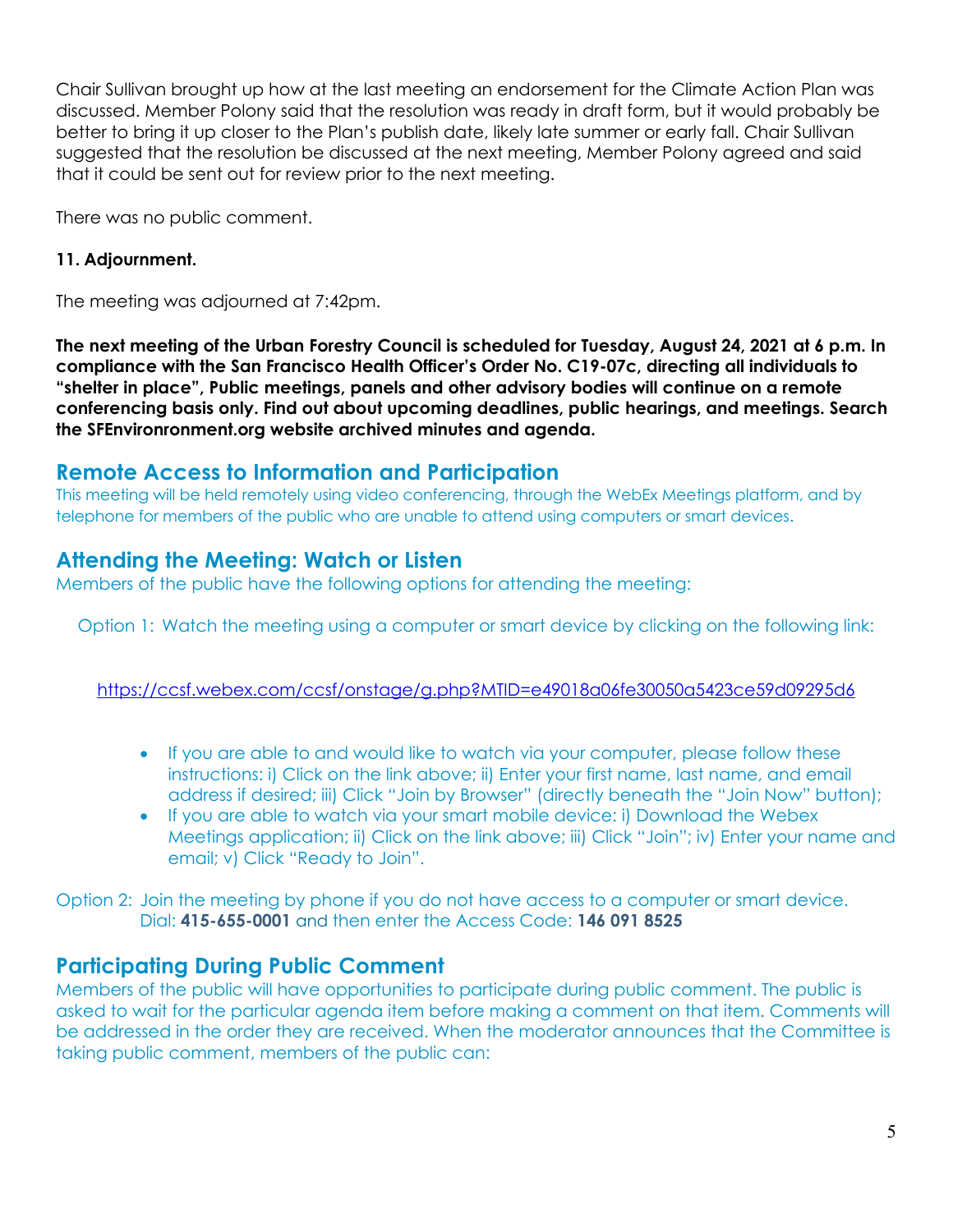Participate over the phone by pressing \*3 (this step is very important, as it will activate the "Raise Hand" icon in the Participant window).

Depending on the number of people also in line ahead of you, you may have to wait before it is your opportunity to speak. When it is your turn, you will be notified that your line has been unmuted, and it will be your opportunity to speak. Your line will be muted again when your allotted time expires.

In accordance with Governor Gavin Newsom's statewide order for all residents to "Stay at Home" and the numerous local and state proclamations, orders and supplemental directions - aggressive directives have been issued to slow down and reduce the spread of the COVID-19 virus. Copies of explanatory documents are available, 1) on the Urban Forestry Council webpage https://sfenvironment.org/about/taskforce/urban-forestry-council; or (2) upon request to the Commission Affairs Manager, at telephone number 415-355-3709, or via e-mail at katie.chansler@sfgov.org.

## **Important Information**

The ringing of and use of cell phones, pagers and similar sound-producing electronic devices are prohibited at this meeting. Please be advised that the Chair may order the removal from the meeting room of any person(s) responsible for the ringing or use of a cell phone, pager, or other similar sound-producing electronic devices.

## **Public Comment**

At this time, members of the public may address the Committee on items of interest that are within the subject matter jurisdiction of the Committee but are not on today's agenda, including to request items they may wish to be on a future agenda. Public comment will be taken following each agendized item. Each member of the public may address the Committee for up to three minutes, unless otherwise announced by the Chair. If it is demonstrated that the comments by the public will exceed 15 minutes, the Chair may continue Public Comment to another time during the meeting.

NOTE: Persons unable to attend the meeting may submit to the Committee, by the time the proceedings begin, written comments regarding the agenda items above. These comments will be made a part of the official public record and shall be brought to the attention of Committee Members. Any written comments should be sent to: Commission Affairs Manager, Department of the Environment, katie.chansler@sfgov.org, by 5:00 p.m. on the day prior to the hearing. Written public comment received by the Council will be posted as an attachment to the minutes.

The Brown Act forbids the Committee from taking action or discussing any item or issue not appearing on the posted agenda. This rule applies to issues raised in public comment as well. In response to public comment, not on an agendized item, the Committee is limited to:

1. Briefly responding to statements made or questions posed by members of the public, or

2. Request staff to report back on a matter at a subsequent meeting, or

3. Directing staff to place the item or issue on a future agenda (Government Code Section 54954.2(a).)

### **Disability Access**

The Urban Forestry Council meetings will be held virtually. The Committee meeting rooms are closed.

The following services are available on request 48 hours prior to the meeting; except for Monday meetings, for which the deadline shall be 4:00 p.m. of the last business day of the preceding week: For American sign language interpreters or the use of a reader during a meeting, a sound enhancement system, and/or alternative formats of the agenda and minutes, please contact the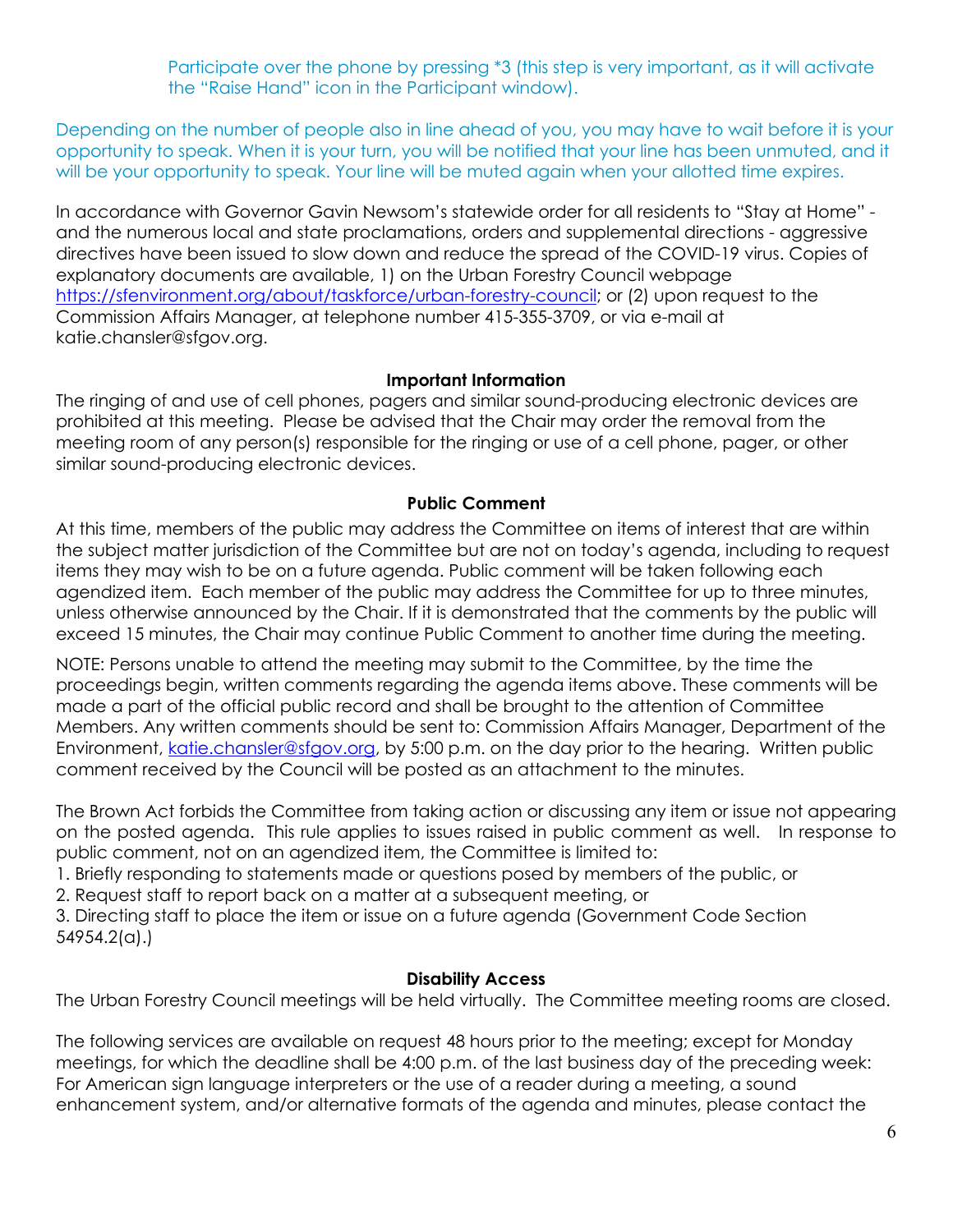Department of Environment at (415) 355-3709 or katie.chansler@sfgov.org to make arrangements for the accommodation. Late requests will be honored, if possible.

In order to assist the City's efforts to accommodate persons with severe allergies, environmental illnesses, multiple chemical sensitivity or related disabilities, attendees at public meetings are reminded that other attendees may be sensitive to various chemical based products. Please help the City accommodate these individuals. Individuals with chemical sensitivity or related disabilities should call the Mayor's Office on Disability at (415) 554-6789 or (415) 554-6799 (TTY) for additional information.

#### **Language Access**

Per the Language Access Ordinance (Chapter 91 of the San Francisco Administrative Code), Chinese, Spanish and or Filipino (Tagalog) interpreters will be available upon requests. Meeting Minutes may be translated, if requested, after they have been adopted by the Commission. Assistance in additional languages may be honored whenever possible. To request assistance with these services please contact the Commission Affairs Manager at 415-355-3700 or katie.chansler@sfgov.org, at least 48 hours in advance of the hearing. Late requests will be honored if possible.

#### **語言服務**

根據語言服務條例(三藩市行政法典第91章),中文、西班牙語和/或菲律賓語(泰加洛語)傳譯人員在收到要求後將會提供 傳譯服務。翻譯版本的會議記錄可在委員會通過後透過要求而提供。其他語言協助在可能的情況下也將可提供。上述的要求 ,請於會議前最少48小時致電 415-355-3709或電郵至katie.chansler@sfgov.org向委員會秘書提出。逾期提出的請求,若 可能的話,亦會被考慮接納。

#### **Acceso A Idioma**

De acuerdo con la Ordenanza de Acceso a Idiomas "Language Access Ordinance" (Capítulo 91 del Código Administrativo de San Francisco "Chapter 91 of the San Francisco Administrative Code") intérpretes de chino, español y/o filipino (tagalo) estarán disponibles de ser requeridos. Las minutas podrán ser traducidas, de ser requeridas, luego de ser aprobadas por la Comisión. La asistencia en idiomas adicionales se tomará en cuenta siempre que sea posible. Para solicitar asistencia con estos servicios favor comunicarse con el Secretario de la Comisión al 415-355-3709, o katie.chansler@sfgov.org por lo menos 48 horas antes de la reunión. Las solicitudes tardías serán consideradas de ser posible.

#### **Access Sa Wika**

Ayon sa Language Access Ordinance (Chapter 91 ng San Francisco Administrative Code), maaaring magrequest ng mga tagapagsalin sa wikang Tsino, Espanyol, at/o Filipino (Tagalog). Kapag hiniling, ang mga kaganapan ng miting ay maaring isalin sa ibang wika matapos ito ay aprobahan ng komisyon. Maari din magkaroon ng tulong sa ibang wika. Sa mga ganitong uri ng kahilingan, mangyaring tumawag sa Clerk ng Commission sa 415-355-3709, o katie.chansler@sfgov.org sa hindi bababa sa 48 oras bago mag miting. Kung maari, ang mga late na hiling ay posibleng pagbibigyan.

## **Know Your Rights Under the Sunshine Ordinance (Chapter 67 of the San Francisco Administrative Code)**

Government's duty is to serve the public, reaching its decisions in full view of the public. Commissions, boards, councils, and other agencies of the City and County exist to conduct the people's business. This ordinance assures that deliberations are conducted before the people and that City operations are open to the people's review. For more information on your rights under the Sunshine Ordinance or to report a violation of the ordinance, contact the Sunshine Ordinance Task Force, City Hall, Room 244, One Dr. Carlton B. Goodlett Place, San Francisco, CA 94102-4683 at Phone No.: (415) 554-7724; Fax No.: (415) 554-5163; E-mail: sotf@sfgov.org. Copies of the Sunshine